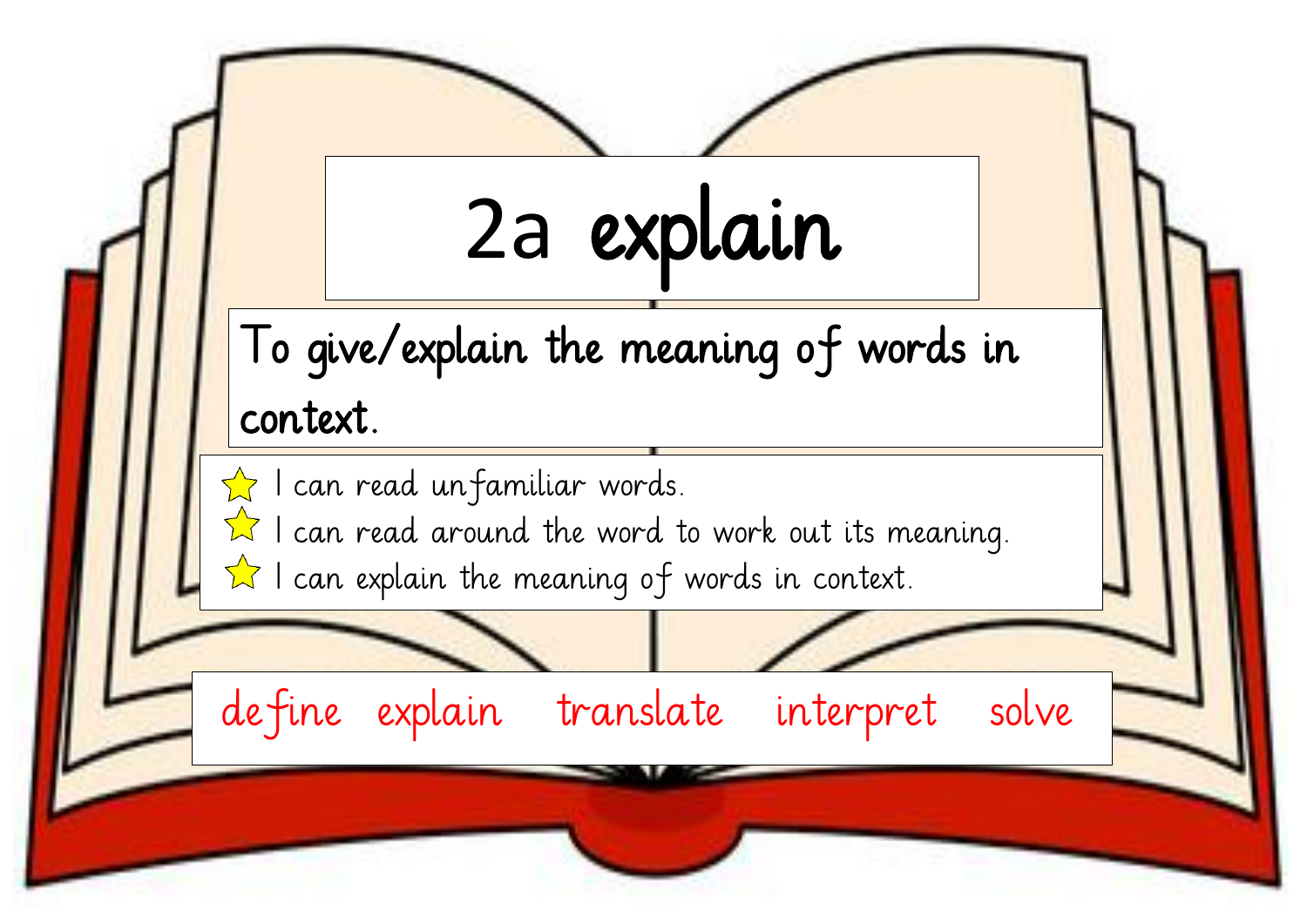## 2b retrieve

To identify/explain key aspects of fiction and non-fiction texts.

 $\hat{\mathbf{X}}$  I can scan to identify the key information in the text.  $\hat{\mathbb{X}}$  I can locate the 5Ws within the text.

find identify skim scan

 $\rightarrow$  I can skim to locate in formation in the text to show understanding.

E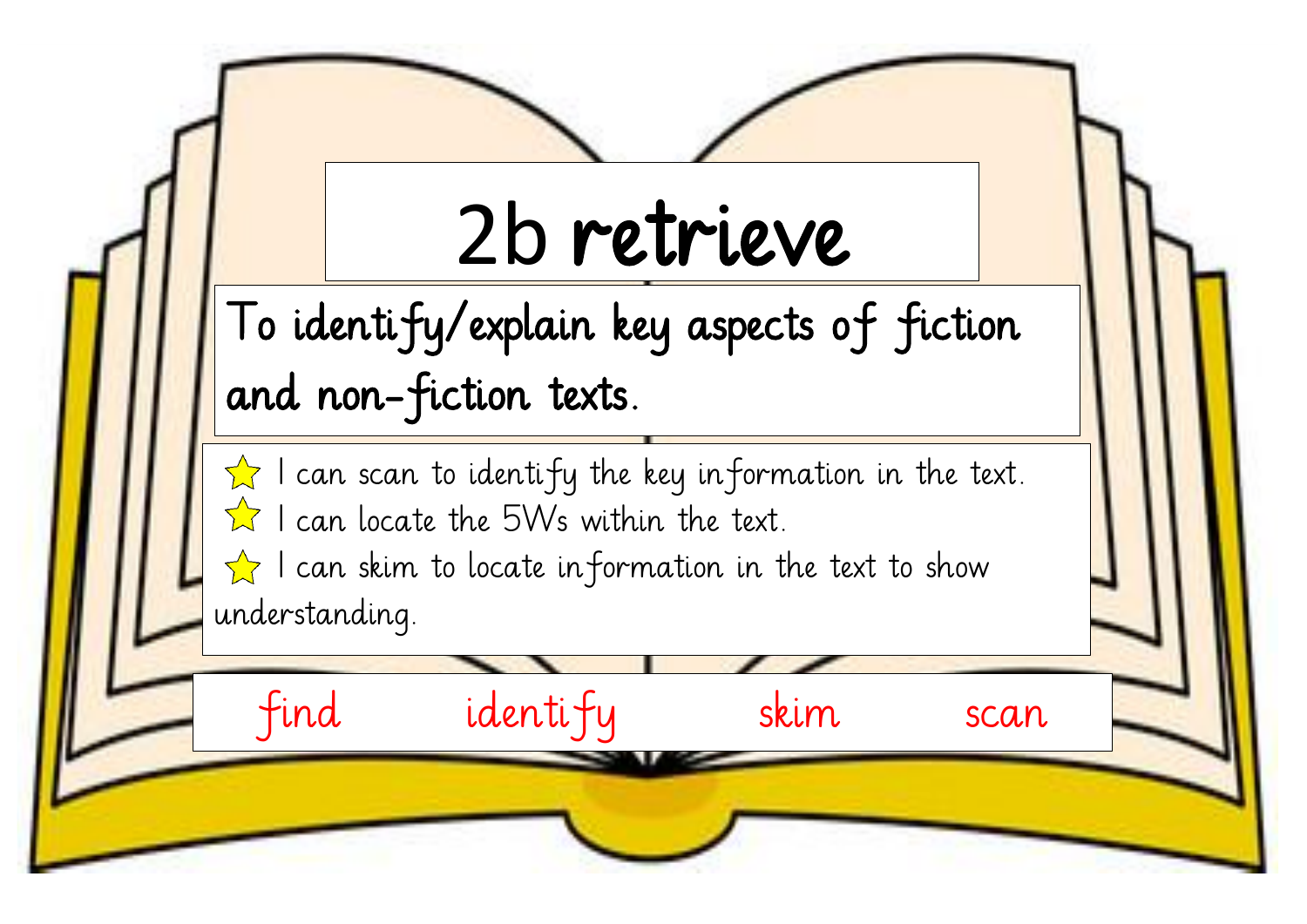## 2c summarise

To summarise the main ideas from more than one paragraph.

 $\hat{\mathbb{R}}$  I can re-read the text for fluency and prosody.  $\hat{\mathbb{Z}}$  I can scan to identify the key information in the text.  $\hat{\mathbb{Z}}$  I can identify the key themes.

sequence order sum up condense recap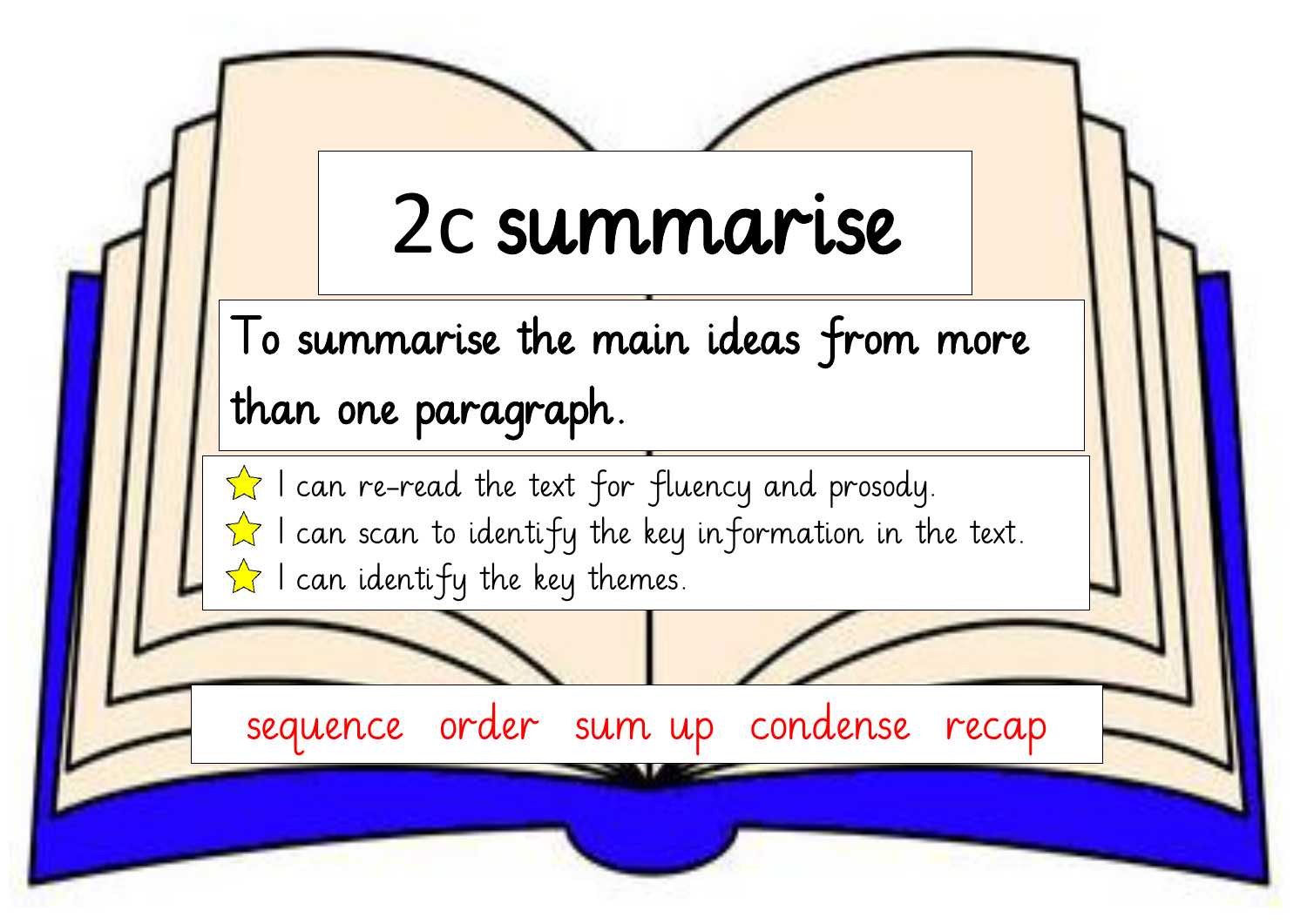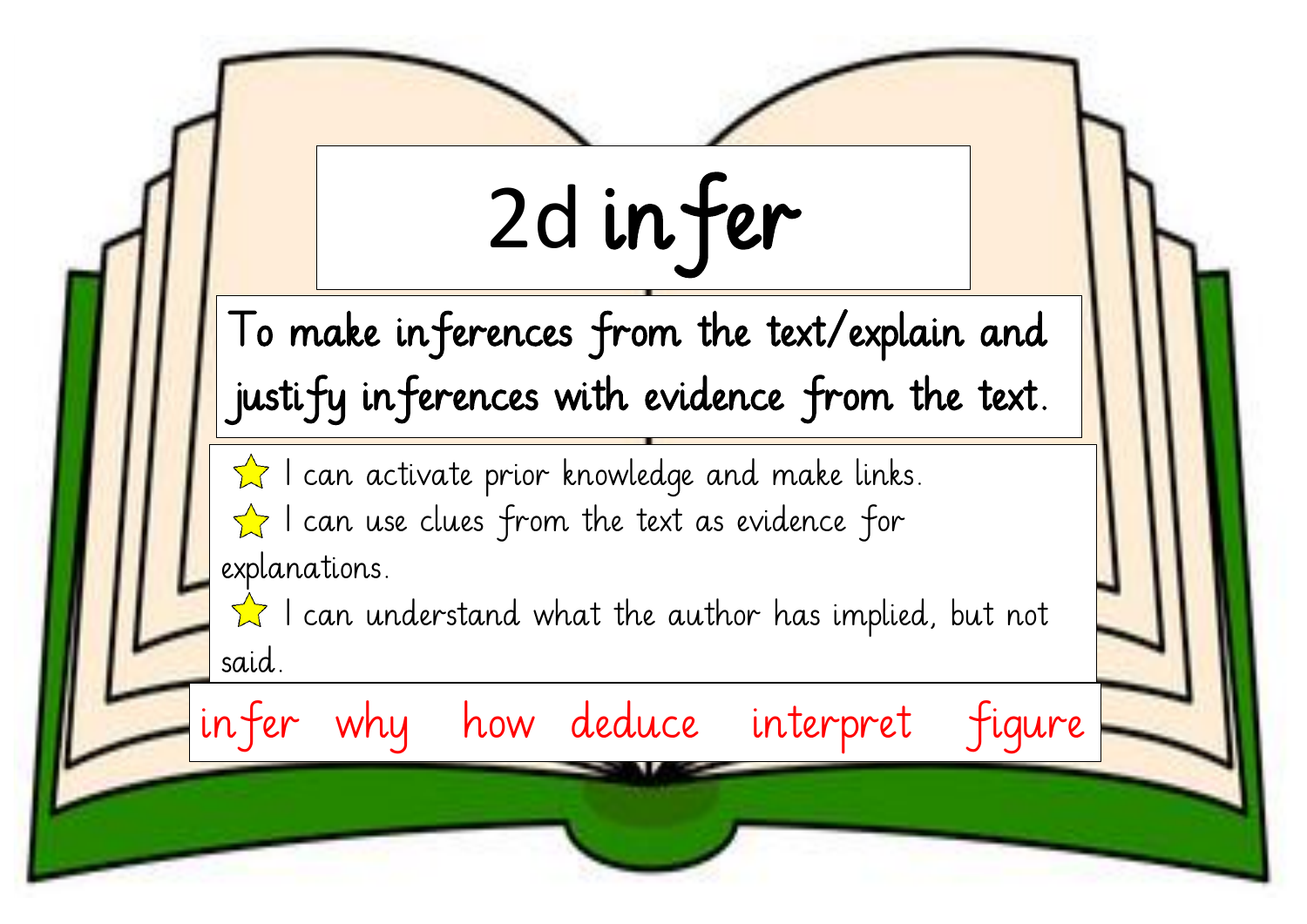|  | 2e predict                                                                   |
|--|------------------------------------------------------------------------------|
|  | To predict what might happen from details                                    |
|  | stated and implied.                                                          |
|  | $\sqrt{\phantom{a}}$ I can scan to identify the key information in the text. |
|  | $\hat{\mathbb{R}}$ I can use clues from the text to make a prediction.       |
|  |                                                                              |
|  | predict<br>why forecast forsee conclude                                      |
|  |                                                                              |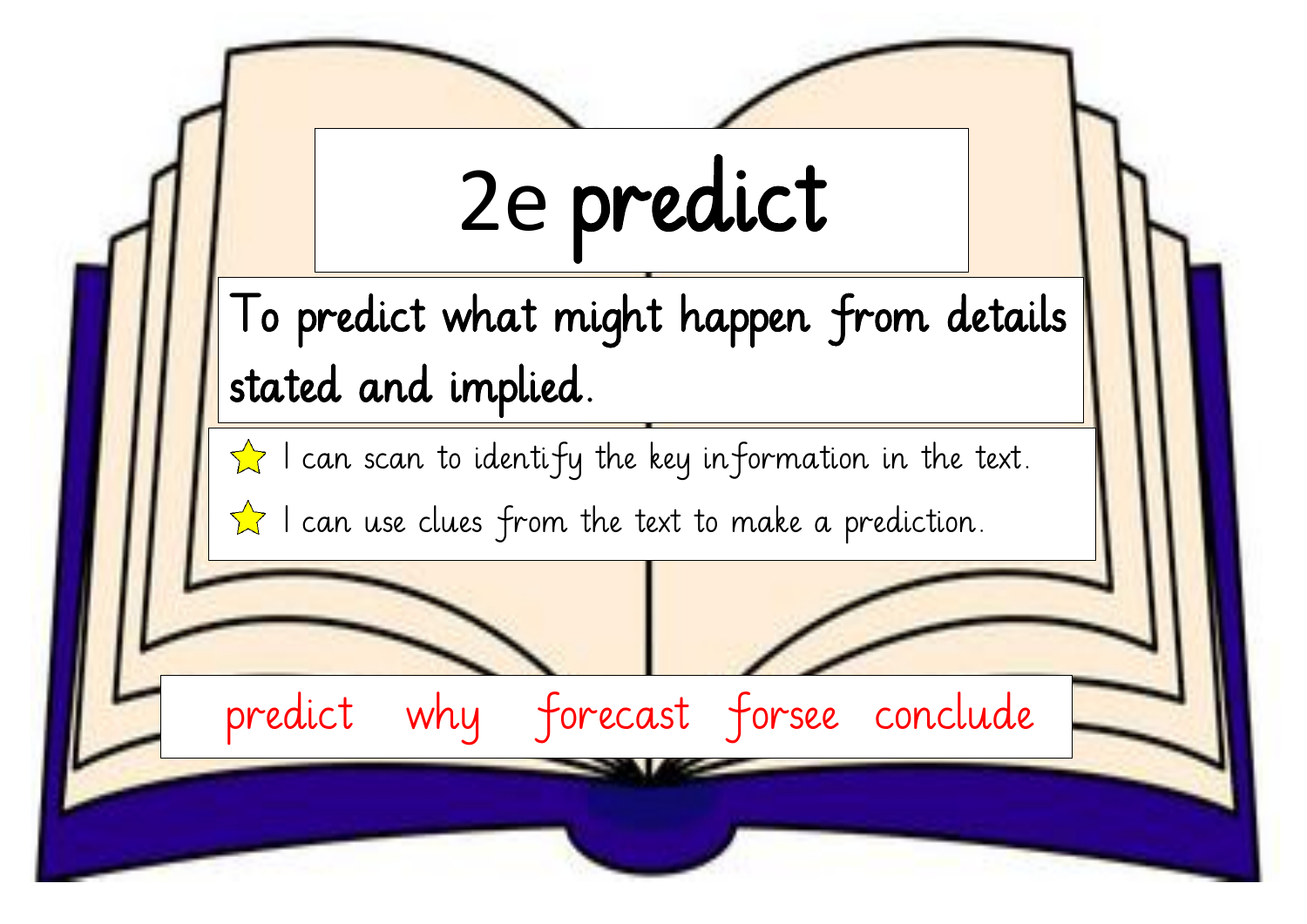## 2f meaning

To identify/explain how content is related and contributes to meaning as a whole.

 I can scan to identify the key information in the text  $\sqrt{ }$ I can understand why the author has chosen certain words.

 $\hat{\mathbf{K}}$  I can identify how information and events within a text are linked.

context define explain effect significance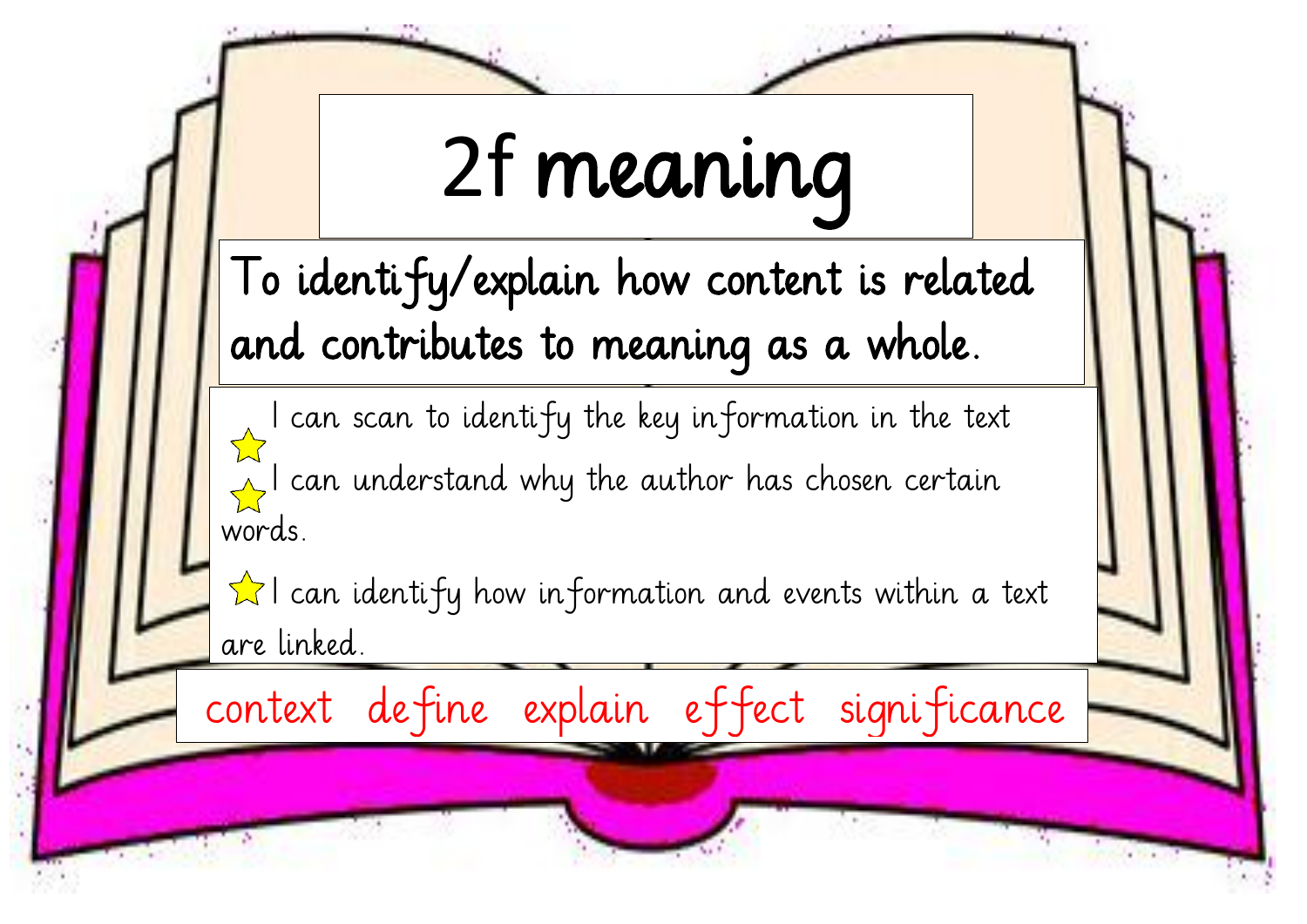2g language To identify/explain how meaning is enhanced through choice of words and phrases.  $\hat{\mathbb{Z}}$  I can identify synonyms for words in the text.  $\hat{\mathbf{X}}$  I can explain the effect of particular words. why explain how describe